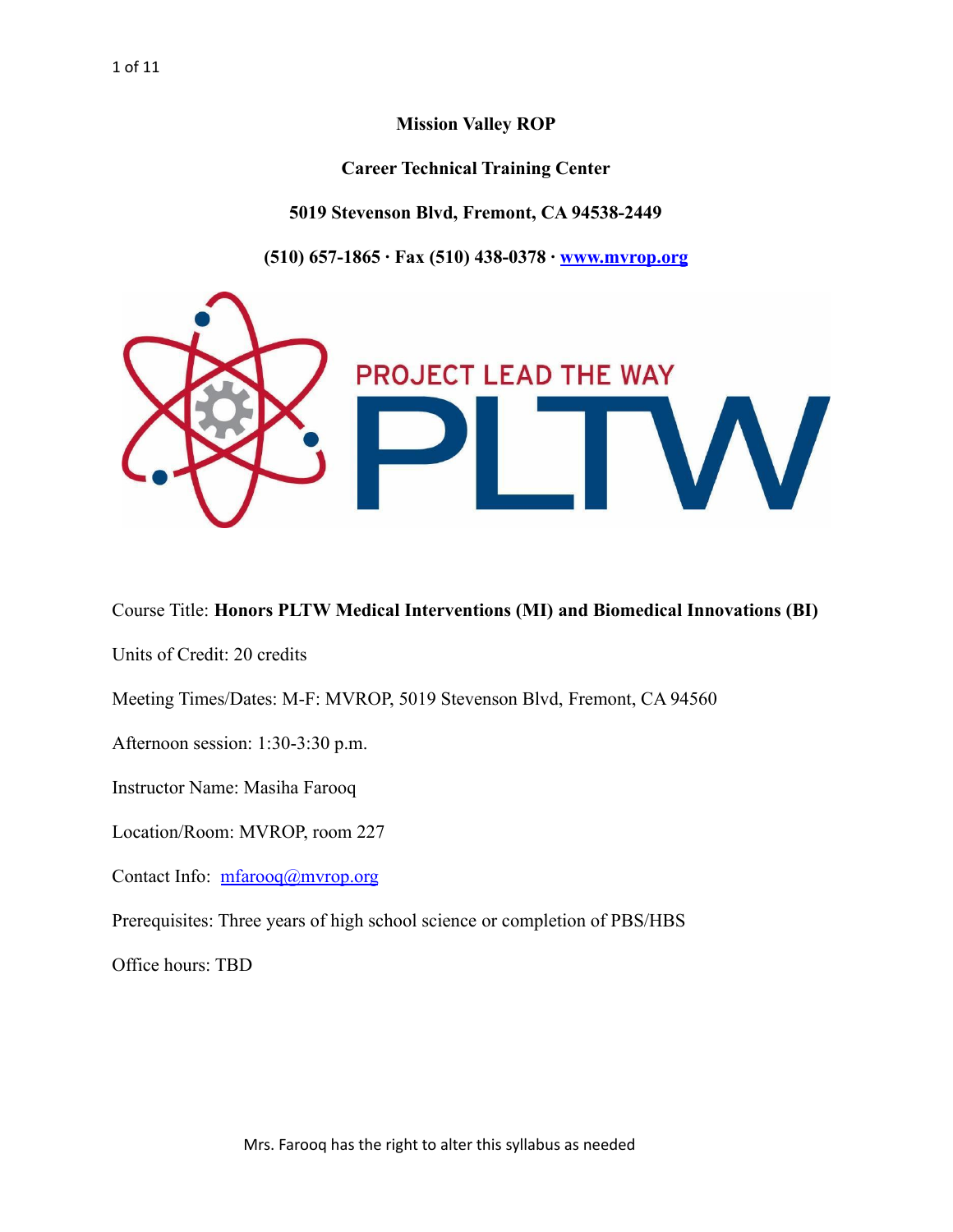#### **Course Description:**

This year long PLTW class comprises two courses, MI in the first semester and BI in the second semester. MI is UC approved ("d" Lab credit) and BI is UC approved ("d" Lab credit). This syllabus explains expectations for MI (first semester) only. **A detailed and separate BI syllabus will be provided in the second semester.** An out of classroom experience termed externships will be a part of the second semester and requires that students should be able to provide their own transport to these externships. Externships may have a grade and COVID-19 vaccination requirement.

PLEASE NOTE THAT EXTERNSHIP IMPLEMENTATION AND PLACEMENT IS EXPECTED TO TAKE PLACE DURING THE SECOND SEMESTER BUT WILL DEPEND ON PANDEMIC CONDITIONS AND ANY COVID-19 STIPULATION IN PLACE DURING THAT TIME.

**NOTE:** These two biomedical courses are approved as an A-G "D" Lab Science with the UC Schools. This is **not** meant to replace physical and life science courses for graduation, but will satisfy a 3rd and 4<sup>th</sup> year science course.

#### **Medical Interventions (MI) SEMESTER 1**

Students follow the life of a fictitious family as they investigate how to prevent, diagnose, and treat disease. Students explore how to detect and fight infection; screen and evaluate the code in human DNA; evaluate cancer treatment options; and prevail when the organs of the body begin to fail. Through real-world cases, students are exposed to a range of interventions related to immunology, surgery, genetics, pharmacology, medical devices, and diagnostics.

=====================================================================

#### **Biomedical Innovations (BI) SEMESTER 2\***

In the final course of the PLTW Biomedical Science sequence, students build on the knowledge and skills gained from previous courses to design innovative solutions for the most pressing health challenges of the 21st century. Students address topics ranging from public health and biomedical engineering to clinical medicine and physiology.

**Note:** Detailed course content/course objectives for both courses are available at <http://www.mvrop.org/Page/231>

\*A detailed separate syllabus for BI will be provided in the second semester

**College articulation and college credit:**

The honors MI/BI course is articulated with the Biot-105 Cell and Molecular Biology (4 units) course at Ohlone College, Fremont. In order to receive this 2+2 college credit, students should pass MI with a minimum 80%, BI with a minimum 80% **and** pass each section of the course assessment with an 80% or

====================================================================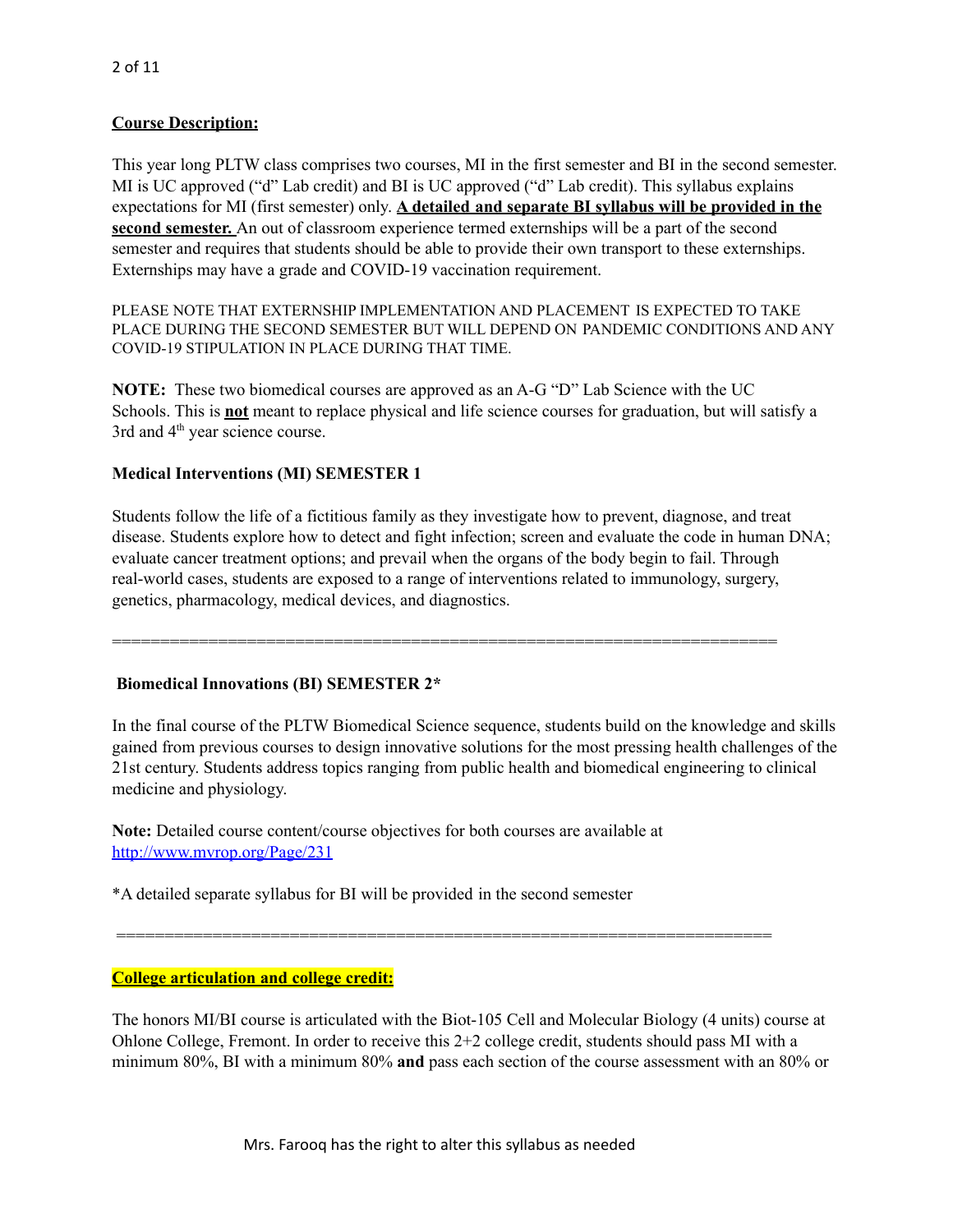better. In addition, students should complete the required Ohlone application in the Fall and Contract of Credit form in Spring.

**====================================================================**

#### **Course Materials**

There is no textbook for this class. Each student will receive a login that gives them access to the PLTW curriculum online which has all the units, lessons, projects and activities.

Course File/biomedical Portfolio (a three-ring binder with tabbed dividers). This binder should be specifically dedicated to the PLTW course and not shared with other classes

A second binder (one-inch, three-ring binder and five sheet protectors) will be required at the beginning of the second semester. This binder will include, at a minimum, a resume, a cover letter, a completed job application and one outstanding work sample/project.

Laboratory Journal (composition notebook, college-ruled)

Scientific Calculator

Lab coats and goggles (will be provided unless students want to purchase their own)

**Grading Policy/Evaluation (For MI):** Based on a point system.

a. Skills (Classwork, labs, binder, homework, research projects and presentations) -35%

=====================================================================

b. Knowledge (Quizzes and tests)-35%

d. Work Ethic (Participation, attendance, employability skills and punctuality) –  $20\%$ 

e. End of semester project (final project)-10%

#### **Grading Scale**

| $A+ = 97\%$                | $B_{+}$ = 87% | $C_{\pm} = 77\%$      | $D_{+} = 67\%$ |
|----------------------------|---------------|-----------------------|----------------|
| $A = 93\%$                 | $B = 83\%$    | $C = 73\%$            | $D = 63\%$     |
| $A = 90\%$                 | $B - = 80\%$  | $C_{\text{F}} = 70\%$ | $D = 60\%$     |
| Less than $60\% = F$ grade |               |                       |                |

=====================================================================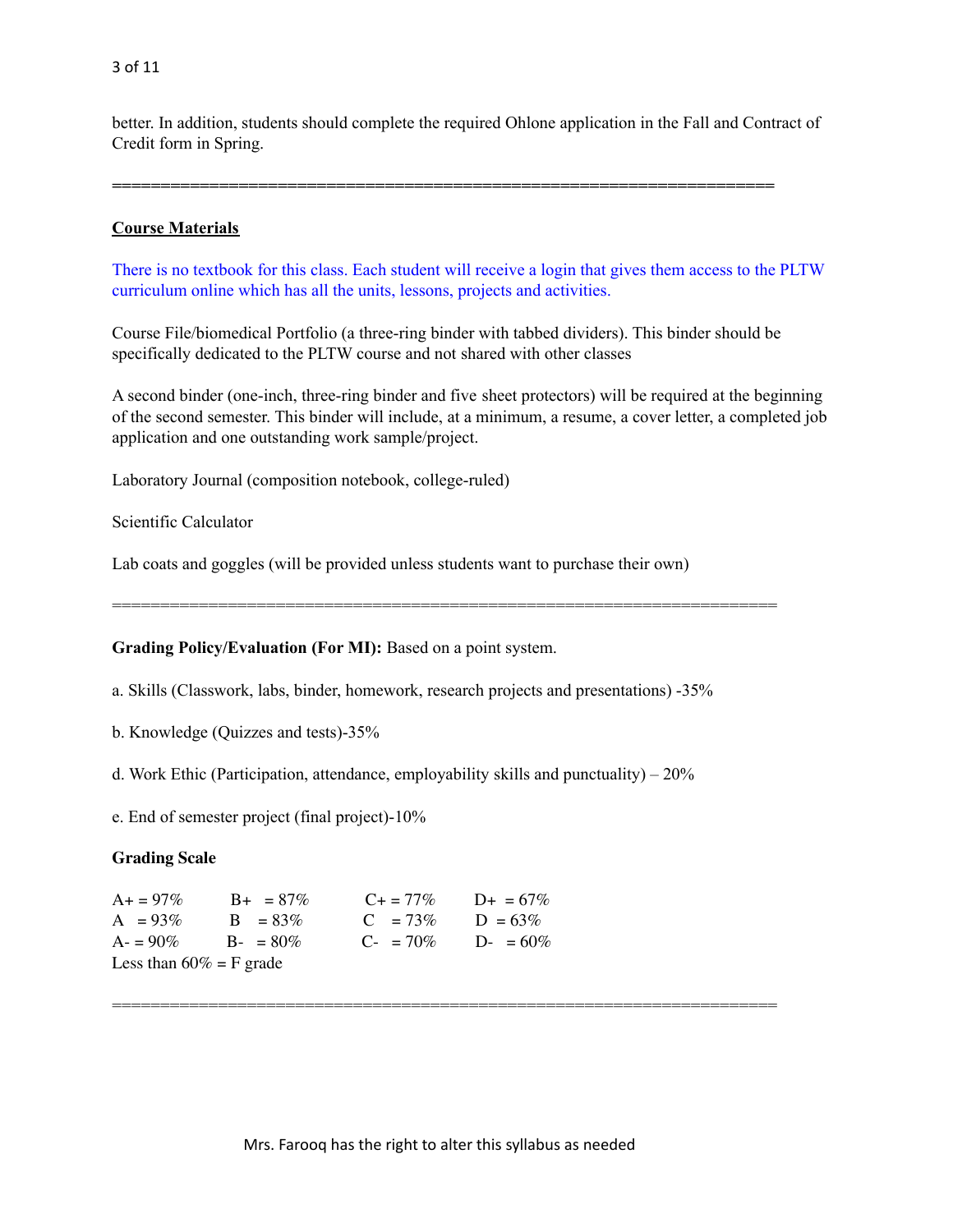# **Policies and Procedures for High School Students 2021 - 2022 School Year**

#### **HOMEWORK POLICY:**

Students will be notified what assignments are due and when. It is the responsibility of the student to take down due dates. Students are responsible for completing the assigned reading and homework and keeping up with the class. Any late submissions will have points deducted. If the assignment is turned in within one working day **after** the due date, half of the points will be deducted. Points will also be lost if the assignment is incorrect or incomplete. No assignment will be accepted beyond one week of the scheduled date.

#### **ATTENDANCE:**

Mission Valley ROP's mission is to prepare students for employment, and career preparation via post-secondary educational opportunities. **Just as in business and industry, where employees are** expected to show up on time every day, Mission Valley ROP students are expected to be on time for **classes every day.** If your home high school has no school, a minimum day, or an optional student event that may conflict with your Mission Valley ROP class, you are still expected to attend your Mission Valley ROP class, unless otherwise directed by your MVROP instructor.

● Make up assignments and/or exams will be given for excused absences only, which include medical, legal, or bereavement circumstances. Failure to complete make-up assignments will adversely affect your grade. If you are tardy or miss a Mission Valley ROP class, multiple times your grade will be adversely affected.

● **Students must arrive on time to class.** Talking on a cell phone or having personal conversations outside the class is unproductive and will be considered tardy. Tardiness reduces instructional time and is disruptive to the classroom. Tardies may result in a student earning a lower grade or prevent the student from receiving a course certificate for the course. Tardy students will be placed on contract, which may result in being dropped from the ROP Center class.

● Except in cases of serious emergency, a student must have a note or receive the permission of the instructor to leave class to see an administrator.

Hall passes prescribed by teachers are required for unaccompanied students to exit classrooms when class is in session. Students are to present their hall pass when asked by a school official.

#### PLEASE NOTE THAT **your home school does NOT notify MVROP regarding attendance. Parent and student's counselor or administration (home school) will be called/emailed the student's absence for 2 DAYS and beyond if NO contact from the parent.**

#### **BULLYING AND HARASSMENT**

• Bullying is repeated behavior, which involves an imbalance of power by the perpetrator(s) that causes harm to the target(s). It may harass, intimidate, threaten, terrorize, harm, or exclude. Such behavior is often executed using electronic, written, verbal, visual, physical act or gesture, or conduct toward another person or persons.

Mission Valley ROP is committed to providing a safe educational environment for students and staff in which all members of the school community are treated with dignity and respect in an environment free from harassment, intimidation or bullying. Mission Valley ROP prohibits harassment, bullying, hazing, or any other form of victimization.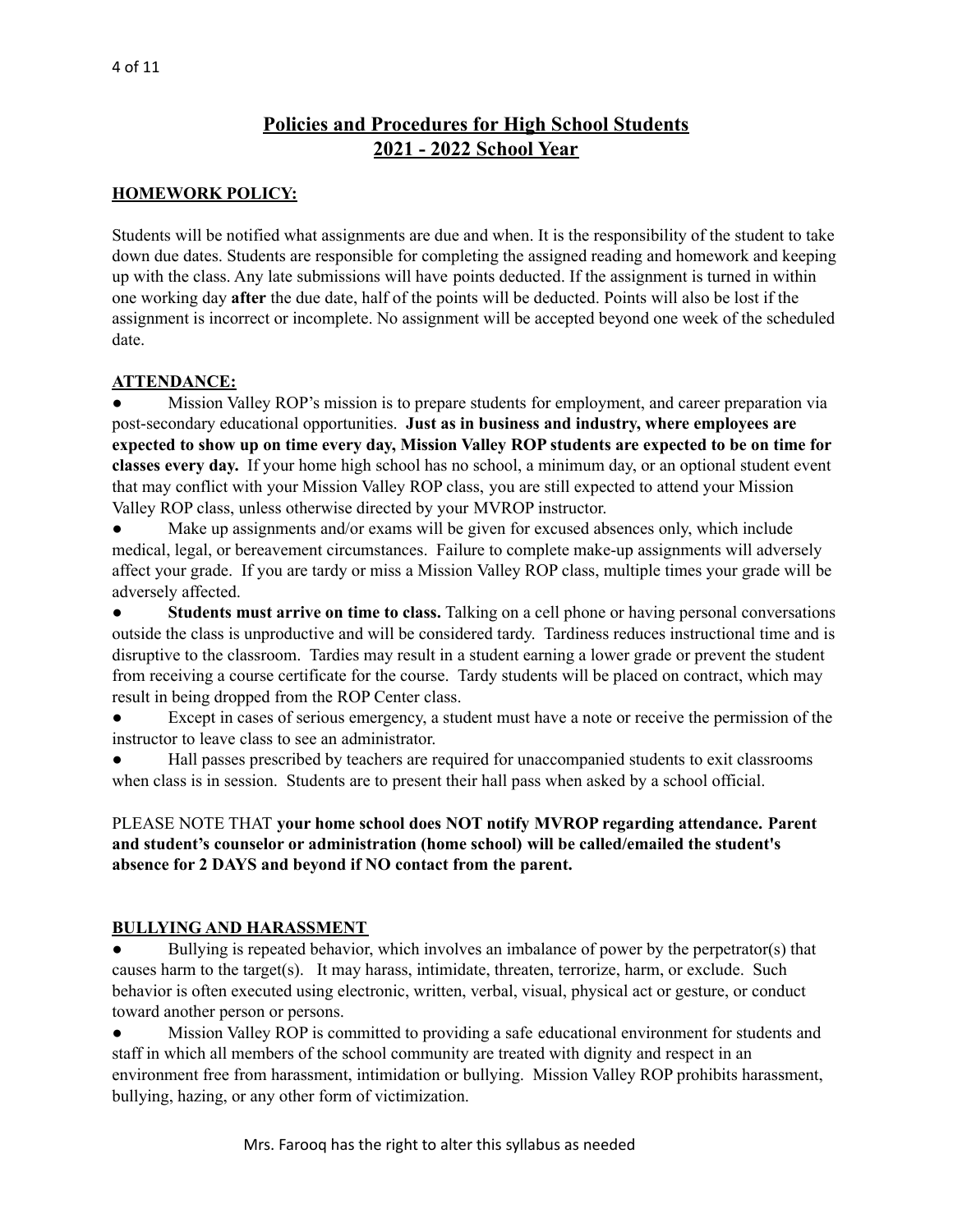This policy is in effect while students are on property within the jurisdiction of the school; going to or coming from the school, on school-owned and/or school-operated vehicles, attending or engaged in school sponsored activities; on/or away from school grounds if the misconduct directly affects the good order, efficient management and welfare of the school.

● All incidents of bullying and harassment should be reported to the administration for resolution.

# **CHEATING:**

Mission Valley ROP is committed to preparing students for the workforce. This preparation includes technical skills as well as business ethics. Mission Valley ROP does not tolerate cheating.

Any student caught cheating on an exam or copying work from other students will be given one warning and a failing grade on that assignment. Any subsequent incident will result in termination from his/her Mission Valley ROP program, a failing grade, and loss of credits.

#### **DRESS CODE:**

Proper attire is expected of Mission Valley ROP students. Pajamas, slippers, or clothing that is too revealing, a distraction, or poses a safety concern (i.e. pants that must be held up with one hand because they are too baggy) should not be worn. Appropriate undergarments must be worn at all times. Clothing must be clean, neat, in good repair, and must convey professionalism. Clothing/accessories that identify affiliation with street gangs may not be worn. Clothing which covers the head and eyes for fashion purposes will not be allowed in MVROP buildings (i.e.: hats, caps, hoodies, do-rags, skull caps, bandannas, sunglasses, etc.) At the discretion of instructor and/or administrator, students may be placed on contract for violating dress code and/or removed from class. Repeated dress code violations may result in dismissal from ROP Center class.

MVROP students at internship sites must wear picture Identification Badges.

● Please see additional dress code policies under Lab Safety Protocols

#### **OFF-CAMPUS RELEASE:**

When circumstances require a student to be released from class early at the parent's request, photo identification will be required by Mission Valley ROP to facilitate release of the minor child to the parent.

● Photo identification will be copied and a signature will be required.

If parent/guardian cannot come to the ROP Center, a signed note from parent/guardian to the instructor and/or front desk stating the date, time, reason for release, and valid signature. The note must contain a phone number to verify with the parent/guardian the reason for leaving campus.

If a signed note is not presented to proper personnel and a parent/guardian cannot be present to check out the student, a phone call from the parent is required.

Once on campus, students may not leave Mission Valley ROP campus during school hours without proper authorization. Unauthorized students leaving campus may result in dismissal from ROP Center class.

#### **NO FOOD/NO DRINKS:**

No food or drinks will be allowed in MVROP buildings, including classroom, lobby, hallway, and restrooms. The Student Lounge is the only room where food or drinks other than water should be consumed. Students violating this policy will receive one warning via a behavior contract. Further incidents may result in termination from the ROP program.

Students are encouraged to brown bag their lunch and eat before attending their ROP class to avoid being tardy.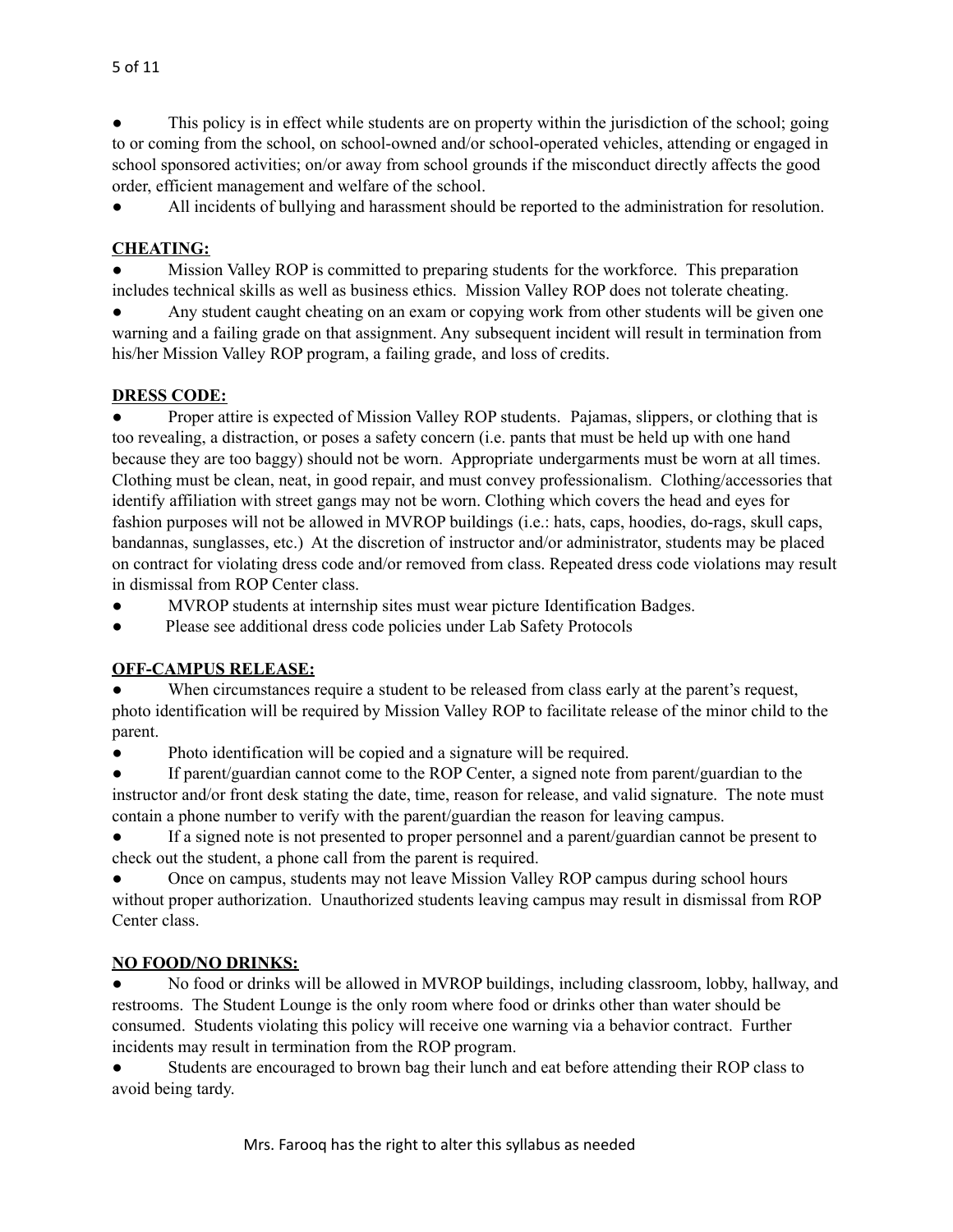- No food delivery services are allowed to be delivered to MVROP such as Grub Hub, Door Dash, or pizza delivery except when pre-approved by the instructor for a class party.
- Please review Lab Safety protocol for additional policies

#### **SMOKING/ALCOHOL/ILLEGAL SUBSTANCES:**

The use of tobacco, alcohol and drugs by minors is against the law. Students found in violation will be reported to law enforcement, dropped from his/her Mission Valley ROP program, and returned to his/her home school for further disciplinary action. This policy extends to all Mission Valley ROP-related training and activities including internship and job shadowing opportunities, field trips and events.

#### **STUDENT BEHAVIOR:**

Mission Valley ROP provides courses for both high school and adult students, often in the same classroom. Appropriate behavior is expected from every student.

● Attending Mission Valley ROP programs is a privilege and is elective, not compulsory. Students who are unable or unwilling to comply with the established policies and procedures will be referred for transfer to their home school.

# **CLASSROOM BEHAVIOR:**

- 1. Arrive to class on time.
- 2. Respect will be shown to all. No profanity.
- 3. At no time will you touch the teacher's desk or computer.
- 4. No food or drink/ gum allowed in the laboratory.
- 5. Follow all lab rules. Wear lab appropriate clothing and footwear.
- 6. No leaving class without permission from the instructor.
- 7. Leave lab equipment ALONE unless instructed. Handle lab equipment as instructed by the teacher when it is required to use them.
- 8. Listen while the instructor is talking.
- 9. Cell phones/headphones/electronic devices are strictly prohibited and need to be put away inside bags unless the instructor allows it for use related to the curriculum. Students have to follow additional cell phone/ electronic devices/headphone policies which will be explained in class.

#### **COVID/HEALTH REQUIREMENTS:**

All Mission Valley ROP students are required to wear a mask or face covering while inside any classroom or building on the MVROP campus. A mask will be provided if there is a need.

● All students should conduct a daily self-assessment for any signs or symptoms of illness.

● Students should stay home from school and school activities if they have any symptoms of an illness such as a fever, a cough, a sore throat or headache.

Students should not return to school after an illness until they have been symptom free without medication for 24 hours.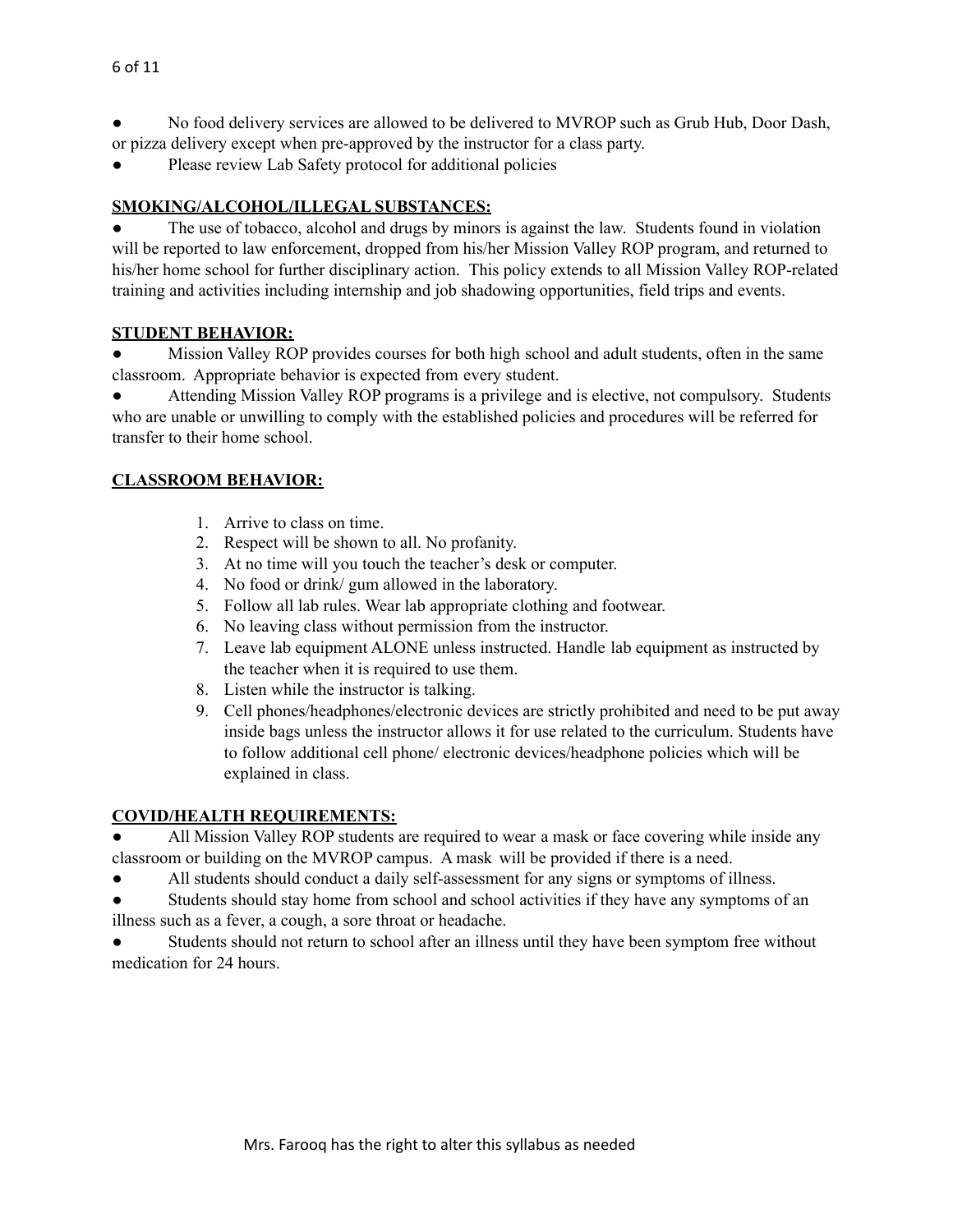#### **Laboratory Safety:**

Students and parents **must review and sign** a separate laboratory safety agreement before they are beginning lab work. This document goes over the lab safety rules and regulations for this class.

#### **Laptops:**

There will be extensive use of laptops in the PLTW Biomedical Sciences class. Laptops are a privilege and not a right! Students are required to restrict laptop use to their curriculum and searching unrelated content on the laptops, playing games and changing desktop settings, etc. without teacher's permission is strictly prohibited. Students should abide by the **Acceptable Use Policy and All Rules Regarding Cell Phone Use.**

**Students completing this course with a grade of "B-" or better will receive a Mission Valley ROP Certificate of Completion listing competencies achieved in the course.**

=======================================================================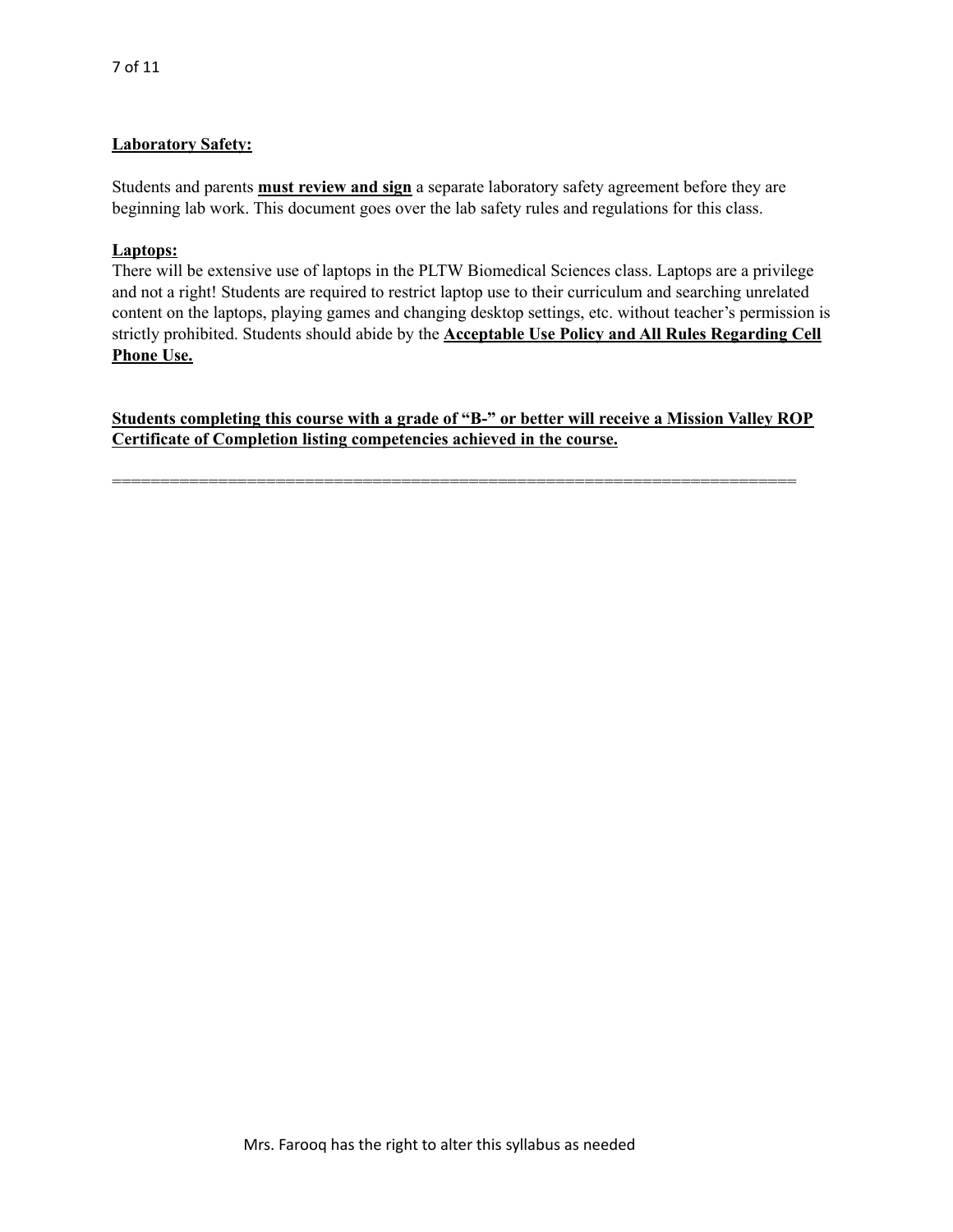**By signing below you acknowledge that you have read the course syllabus, and understand the requirements for the MVROP Biomedical Sciences: Medical Interventions/ Biomedical Innovation program, 2021-22.**

#### **Student Agreement**

As a student in this course, I have read and I understand the policies for the Biomedical Sciences course and agree to abide by the concepts outlined in the syllabus and disclosure statement.

Student's printed name

Student's phone/ email

Student's Signature Date

# **Parent**

My son/daughter has discussed with me the syllabus and the disclosure statement for the Biomedical Sciences Course and I agree with the documents and support my student in abiding by their precepts.

Parent/Guardian's printed name \_\_\_\_\_\_\_\_\_\_\_\_\_\_\_\_\_\_\_\_\_\_\_\_\_\_\_

Parent/Guardian's phone/ email \_\_\_\_\_\_\_\_\_\_\_\_\_\_\_\_\_\_\_\_\_\_\_\_\_\_\_

Parent/Guardian's Signature\_\_\_\_\_\_\_\_\_\_\_\_\_\_\_\_\_\_\_\_\_\_\_\_\_\_\_

Date\_\_\_\_\_\_\_\_\_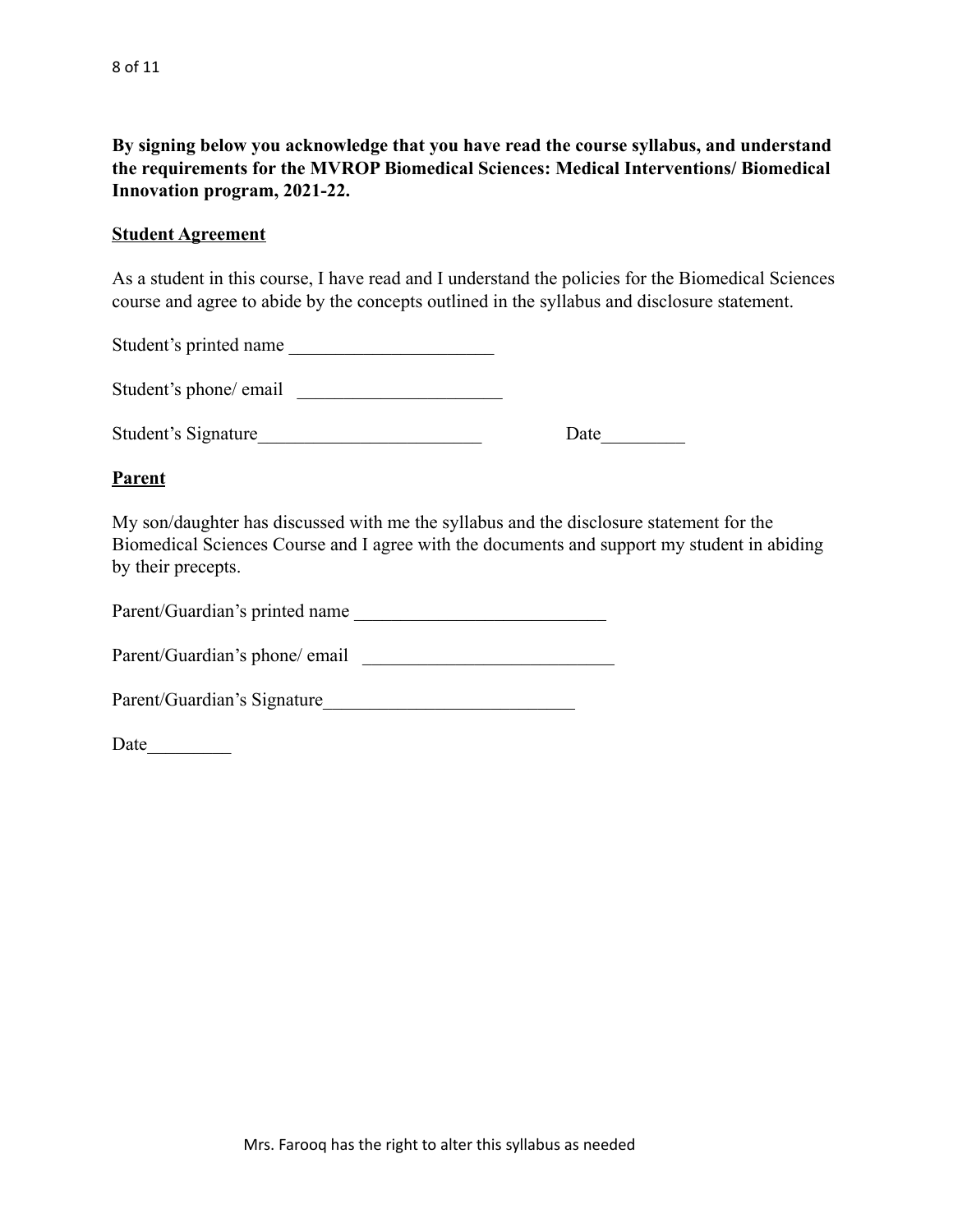# PLTW MVROP Biomedical Sciences Laboratory Safety Rules

**Your participation in this laboratory requires that you follow safe laboratory practices. You are required to adhere to the safety guidelines listed below, as well as any other safety procedures given by your instructor or the instructor(s) in charge of the course. In the next class meeting, you will be asked to sign a form certifying that you were informed of the safety guidelines and emergency procedures for this laboratory. Violations of these rules are grounds for expulsion from this laboratory.**

Note: You have the right to ask questions regarding your safety in this laboratory, either directly or anonymously, without fear of reprisal (mfarooq $\omega$ mvrop.org).

- Locate the emergency evacuation plan. Become familiar with the recommended exit routes.
- Locate the emergency shower and eyewash station. Location of the fire extinguisher and fire alarm and fire blanket.
- The Safety Data Sheets (SDS) contain information on all known health hazards of the chemicals used in this course. In addition, there is information concerning the cleanup of spills and the accidental exposure to the chemical (e.g. skin contact or inhalation). You are advised to inspect the contents of the SDS binder.
- Dispose of all broken glassware, needles, and scalpel blades in the specially marked receptacle. Never place any of those items in the trash can.
- Exercise care in working with surgical instruments. Notify your instructor immediately if you receive any type of injury in the laboratory no matter how slight.
- Never pipette fluids by mouth. Pipettes will be available for your use. Check odor cautiously. Never taste anything unless directed by your instructor.
- No make-up/lotion/ chapstick can be applied in the lab. Nails should be kept short. No long jewelry or raised stone ring(s)
- No food/water/chewing gum in the class. Do not drink water from the taps in the laboratory.
- School regulations prohibit eating and drinking at laboratory tables. If you wish to bring food/drink to lab, it must be stored in a designated "clean area" and eaten outside of the lab/ student lounge (MVROP students)
- Shoes must be worn in the laboratory. Do not wear open-toed shoes or sandals.
- Wear a lab coat and safety goggles in this laboratory at all times, unless instructed otherwise. If you have long hair, please use a hair tie. We suggest that you don't wear loose long sleeves.
- Full length pants/jeans only- no shorts/skirts allowed in the lab.
- No cell phones/iPods/ IPhones in the lab. Avoid texting at all times.
- Wash your hands before and after working in the lab. Wear gloves as needed and directed to by your instructor.
- Turn off the Bunsen/alcohol burner when you are not using it.
- If any hazardous reagents are spilled, notify your instructor at once. Wait for instructions before attempting to clean up a spill.
- Before obtaining any reagents, carefully read the labels on the bottles twice. Many chemicals have similar names. Never return unused chemicals or solutions to the original dispensing bottle.
- Follow the instructor's directions for disposal of chemicals. When no specific directions are given, you may dispose of non-hazardous, water-soluble substances in the sink, and place insoluble materials such as filter paper in the wastebasket. If you are not sure, ask first.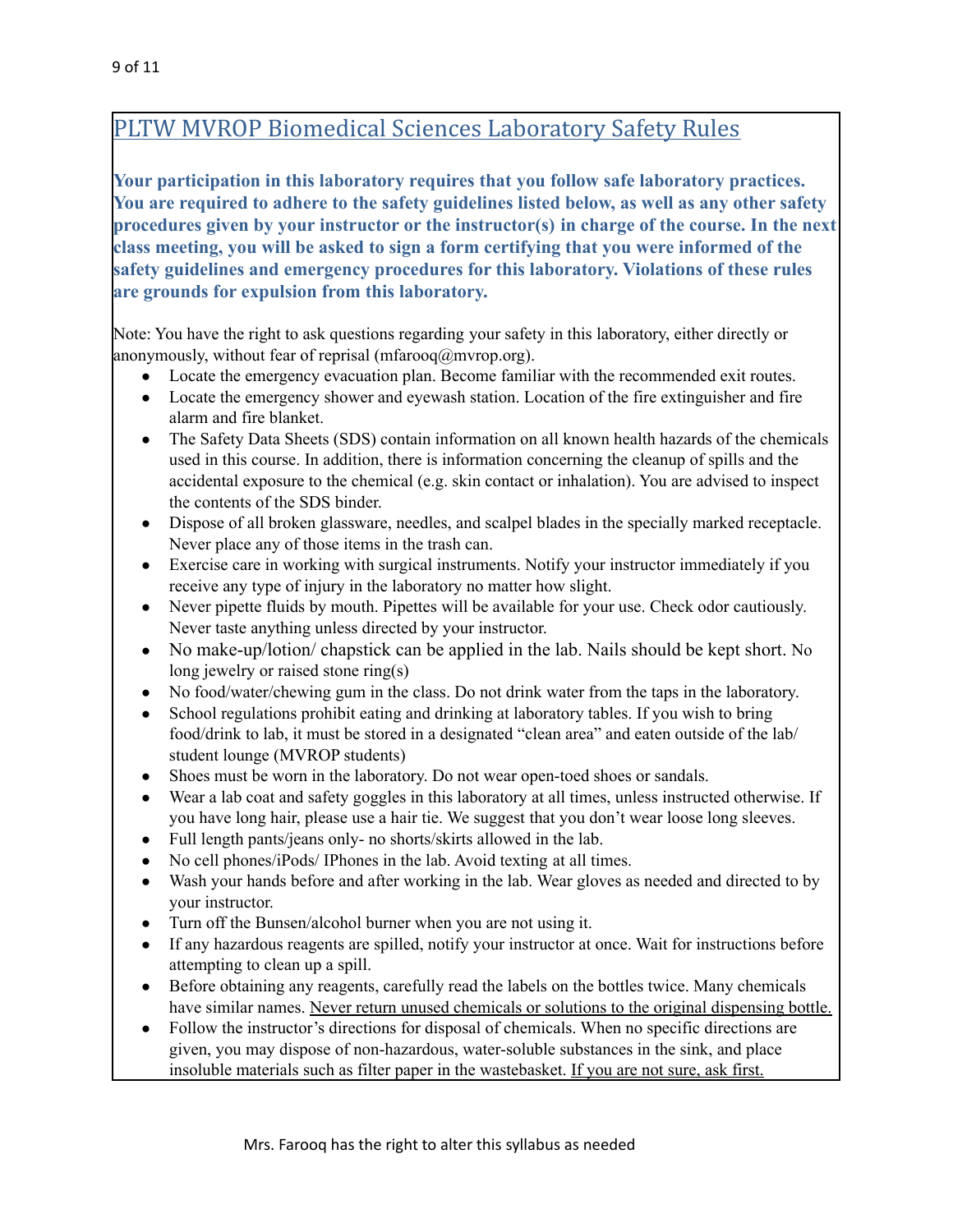- Biological waste and any other material contaminated with bacteria should be disposed of in specially marked biohazard bins with biohazard bags inside.
- Perform the only experiment assigned; do not experiment on your own. No unauthorized experiments are allowed.
- Every chemical in a laboratory must be properly labeled. Many chemicals have similar names, and you should read the name twice. If a chemical is a solution, the concentration will also appear on the label. Solution concentration is commonly described by molarity (e.g. 6 M HCL) or by percent concentration (e.g. 0.9% NaCl). Labels should also include the initials of the preparer and the date of preparation.
- Use the proper instrument (eye-dropped, scoopula, etc.) to remove reagents from bottles. Do not cross contaminate reagents by using the same scoopula for two different reagents, e.g. don't use the mustard knife in the jelly jar.
- Additional lab policies will be included as and when required.